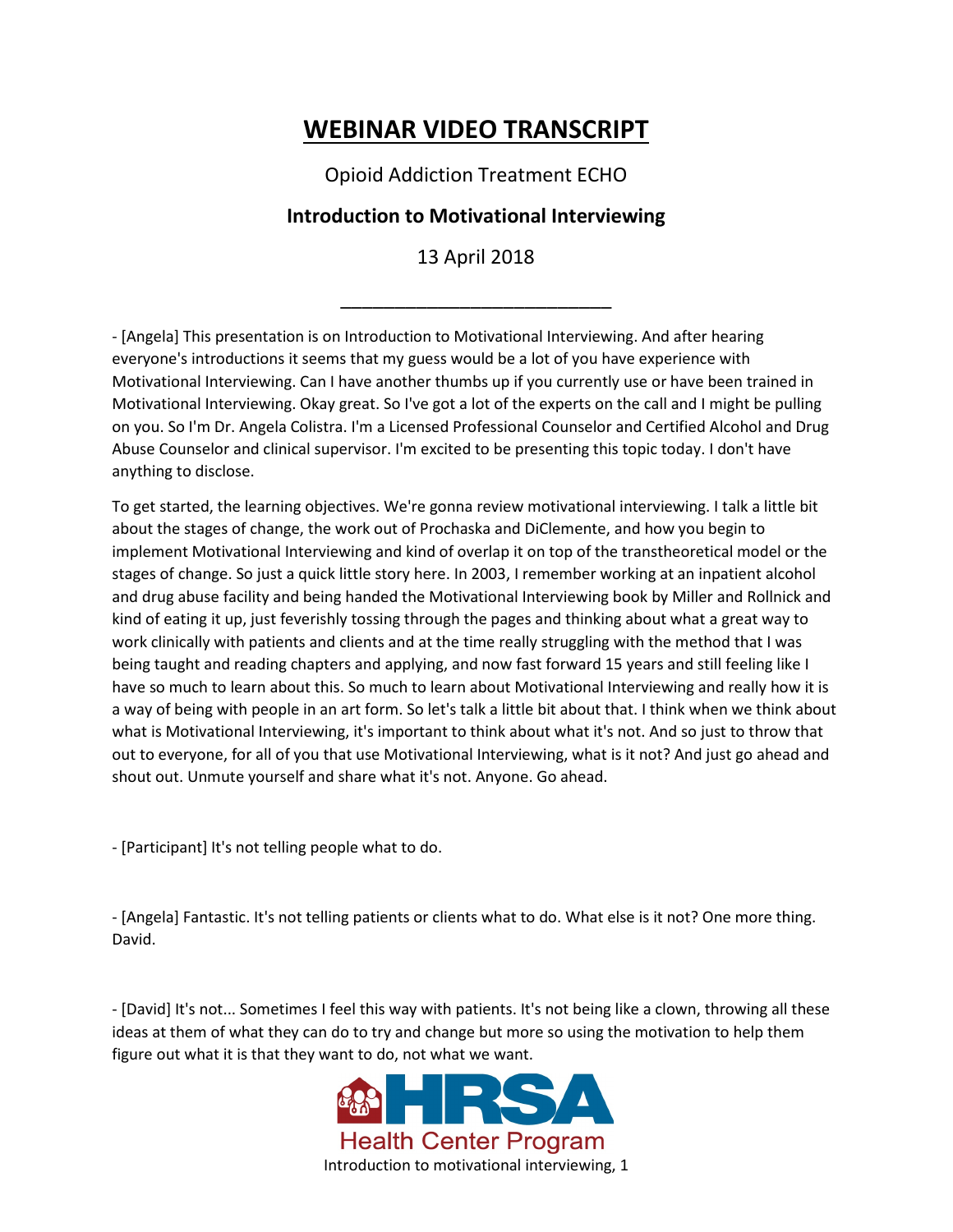- [Angela] Right, it's not, "Have you tried this?" "Have you tried that?" And "Have you done this?" "Have you done that?" Right? Good. So it's an alternative way of being with patients. It's not clinician driven. It's not directive. It's not telling them what to do, all of those things that you said. It's this idea of eliciting and listening for the person's own motivation in their language and pulling on that, and it's also this compassionate and collaborative person-centered approach. It's a way of guiding the conversation, so if we're listening for certain things, those are the things we're reflecting on, we're evoking, we're engaging with, right? And we're just kind of pushing the other stuff to the side or hitting the mute on it.

We're not pulling it forth as much. So to do that, we often pair Motivational Interviewing with Prochaska and DiClemente's Stages of Change. Most of you are probably familiar with this, but these are precontemplation, contemplation, preparation, action, maintenance, and most models include a version of relapse. It's a good idea to have a grasp of the Stages of Change because when we recognize where a client is in their stage of change, we're giving recommendations of what to do clinically with a client during that stage of change. And so the goal is to kind of guide and support the patient at where they are and then moving them to the next stage of change if you will.

So if you think about pre-contemplation, the client is thinking, "I don't have the problem. "Rather, you have a problem." Or "The system has the problem, "but I'm not ready to recognize or acknowledge "that I have a problem." Contemplation is this place of... That I'm not ready to recognize that I have a problem. I maybe not verbally stating it, but they're listening. Their ears are perked up. It's as if they're considering some things.

Obviously, preparation is beginning to prepare to do some things differently, to act on some change and action is actually doing, making changes towards their recovery. Maintenance is the stuff we do to maintain the change. And then what do we do if somebody has a relapse or a lapse in the recovery plan? So essentially, MI, it's certainly patient-centered, but the therapist doesn't simply follow the patient. MI provides guidance and directions to the patient. It's consistent with the patient's goals and aspirations, and we help him or her in the direction of harm reduction and treatment. So essentially if we think about the recommendations that with a client that is saying, "I don't have a problem. "I'm just here because I was told "I have to have an assessment," or "I'm just here because they told me I have to be here." "My goal is simply to get the screening done," right? We've all seen patients in that stage. The recommendation in that stage is to listen to the client, build a relationship with them, and education. Simply raising their awareness.

So we think a little bit about the roadmap that's provided to us by Motivational Interviewing. And essentially it's these four underlying processes in Motivational Interviewing, where step one is patient engagement; step two is focusing therapeutic relationship on the patient's goals and aspirations; step three is evoking change, evoking the change talk, and so there, we have to learn to listen to the change talk; and step four is collaborative planning for change behaviors. So let's look at these a little bit closer in this Motivational Interviewing toolbox.

So during a introduction of Motivational Interviewing, clinicians can sometimes get overwhelmed with all the language we use to talk about Motivational Interviewing. You might hear about the spirit of MI

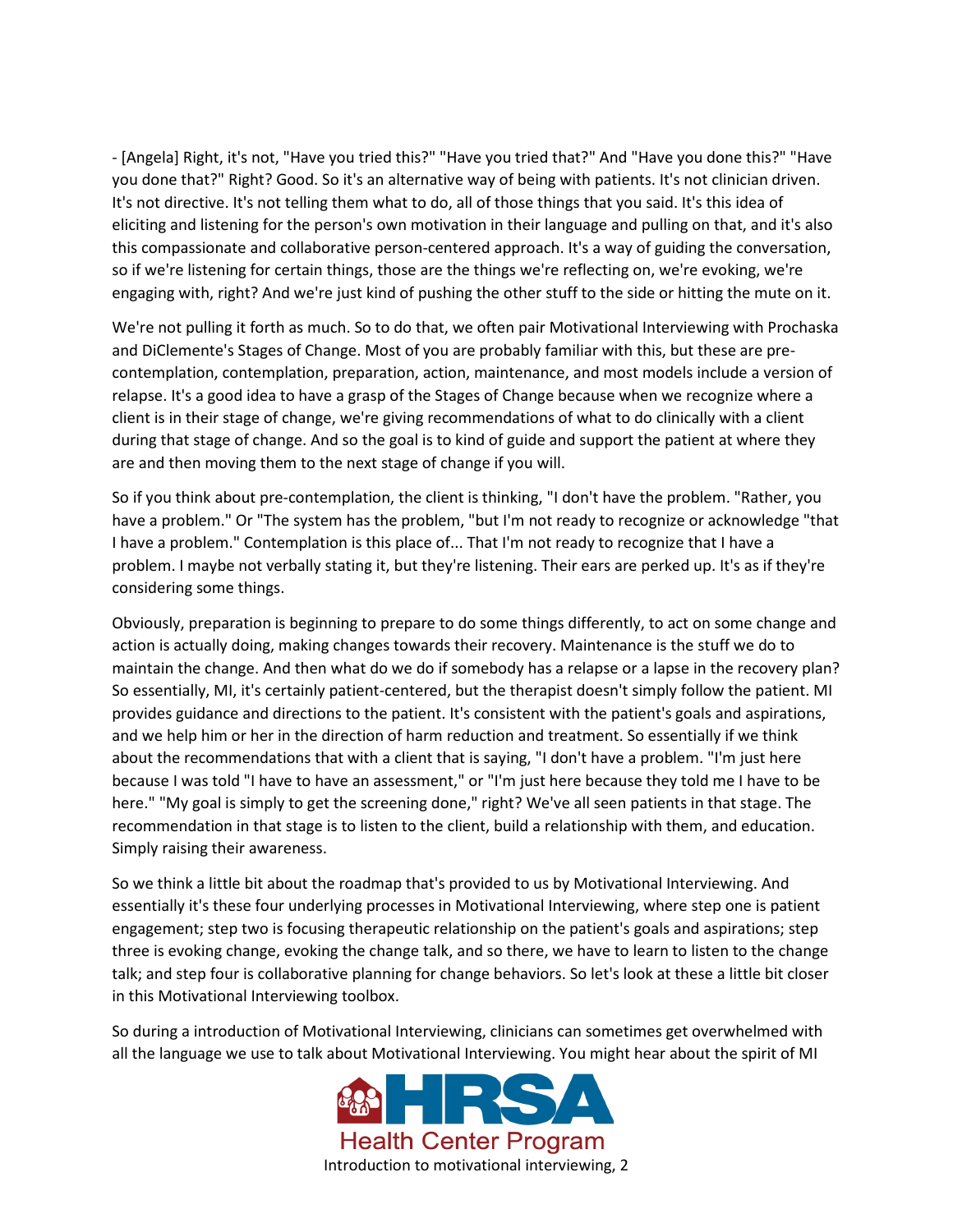and this idea of being collaborative and evoking change and client autonomy. The core competencies, we often use these terms and they roll off our tongue: learning how to roll with resistance or using the skills to develop discrepancies, expressing empathy, avoiding argumentation, and supporting the client's self efficacy. And then the techniques we use, you might hear the word "OARSE": open ended questions, affirmation, reflective listening, summaries, and then eliciting change talk. This is a nice toolbox to think about this language and the semantics we use around MI.

So the Stages of Treatment versus the Stages of Change. MI is best used in guiding patients along the first three stages of change. That's the best place to use Motivational Interviewing techniques: precontemplation, contemplation, and preparation. So we're moving them towards action if you will. And then ideally, once your patient is ready for action, he or she is open to the recommended treatment if you will, which might include medicated assisted treatment and support groups. And then relapse prevention or relapse management are critical during the maintenance and relapse phases. Supporting your patient during these trying times if you will.

So educating patients and their loved ones around these stages and essentially setting realistic expectations is critical in helping your patients, especially through times of failure and self criticism. What's always interesting to me, though, with the patients that I work with, often I see people at multiple stages with multiple substances of use, right? So they might be highly motivated and highly action-oriented to be on a recovery path from opioid use disorder, but they might be at different stages of change with other substances of use, such as marijuana or alcohol or even amphetamine-like substances. Or they're saying, "I don't have a problem. "You're the ones that have a problem." But they have high motivation around their opioid use. Does anybody else see patients at different stages of change with different substances? Just feel free to unmute yourself.

- [Anna] This is Anna. I have.

- [Angela] You have. Great. And so Sandra, do you use Motivational Interviewing, and do you find it easy or difficult to oscillate in between the different stages and the application of the skills, or is that something that you've thought about?

- [Sandra] Actually, I use it a lot. It helps get them to open up and then when you... Making sure that I'm hearing what they're saying. I like to let them know, "This is what I heard. "Is this right?" I've been using it for quite a while, and to me, I find it so so much easier than just asking them a question and, "Tell me about it." But if you would turn around tell 'em, "Would you mind explaining to me a little bit more?" Instead of saying, "Well, tell me about it." If you give them that chance to say, "Oh yeah, yeah," or... I love using it.

- [Angela] Great.

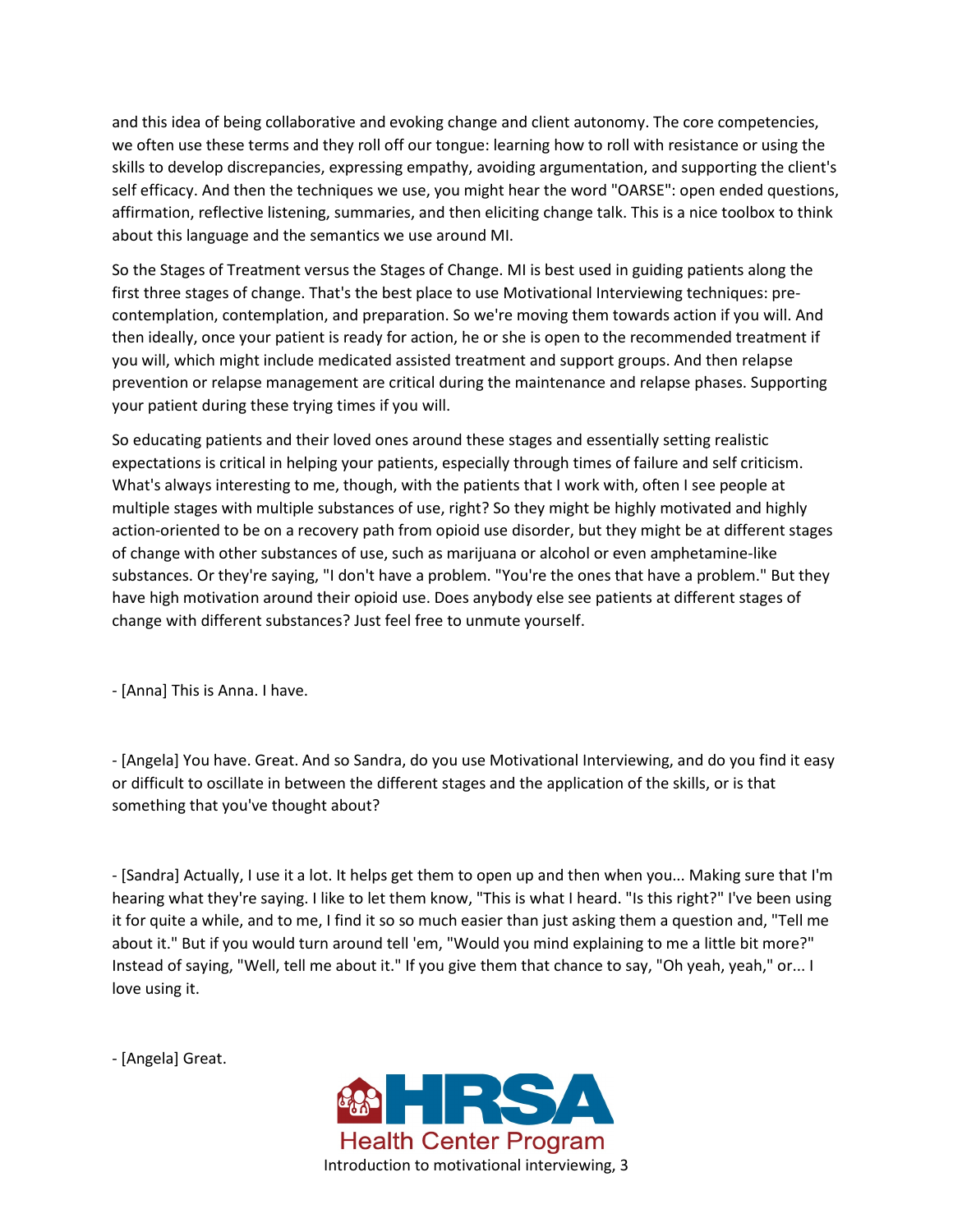- [Sandra] It's very helpful.

- [Angela] Great. That's fantastic. Thank you for sharing. So it sounds like you stay in this core competency mode with the skills, where you're always expressing empathy, avoiding argumentation, rolling with resistance, regardless of where they are with their Stages of Change, if I'm hearing you right.

## - [Sandra] Yes, ma'am.

- [Angela] Okay, let's move on. Thank you. When you think about how do you begin, I think a lot of things you need to ask yourself is are you really ready to meet clients where they're at? I mean, often, I think this is harder than what we really... What it looks, right? It's harder than what meets the eye. Are we really ready to be curious and not judge and assume nothing? When I say those things, I think often, I'm training clinicians to suspend all of that, right? When we're actually into listen and be and what I like to call, I pull up a chair next to the client on their journey, and I think this is really hard to do when patients have use disorders, and there's so much at risk. But you ask yourself, and you check yourself constantly. Am I being humble? Am I being curious? Am I not judging? And essentially, am I allowing the patient to be the expert consultant in the process? The idea here is that the more that we engage with these core competencies, that they also discover their narrative, that they also discover where their motivations lie.

They also discover, "Well, this is what I want, "and this is a discrepancy. "My behaviors are conflicting with this, "and I see that," because we're giving them the space to explore that without judgment, by being curious, by having no expectations. And so through using the Motivational Interviewing toolbox, it kind of allows their... Their story to surface if you will. So although through curiosity and understanding your patient, can you begin to connect patient values and aspirations to possible change behavior? So only through doing that do we begin to connect this idea that "I value being a mother, "and I value wanting my kids back, "but maybe these behaviors are conflicting with that, "and I now see that, and I begin to have motivation "to do one small thing differently "that aligns with that value." But it can't be the provider starting that narrative. It has to come from our patients.

So to get there, we have to be curious. We have to suspend our judgment. Do I have a sense of my patient's values? And you have to ask yourself, do you know what their aspirations are? And I love that on these ECHOs, when somebody presents a case, we always ask, "What do they want?" "What do they want to go to school for?" Or "What do they value?" And then connecting the answers to these questions can essentially help promote their change behaviors. So do I understand my patient? So here are some sample questions to help further your understanding of your patient. Essentially, you wanna make every effort to keep these questions open-ended.

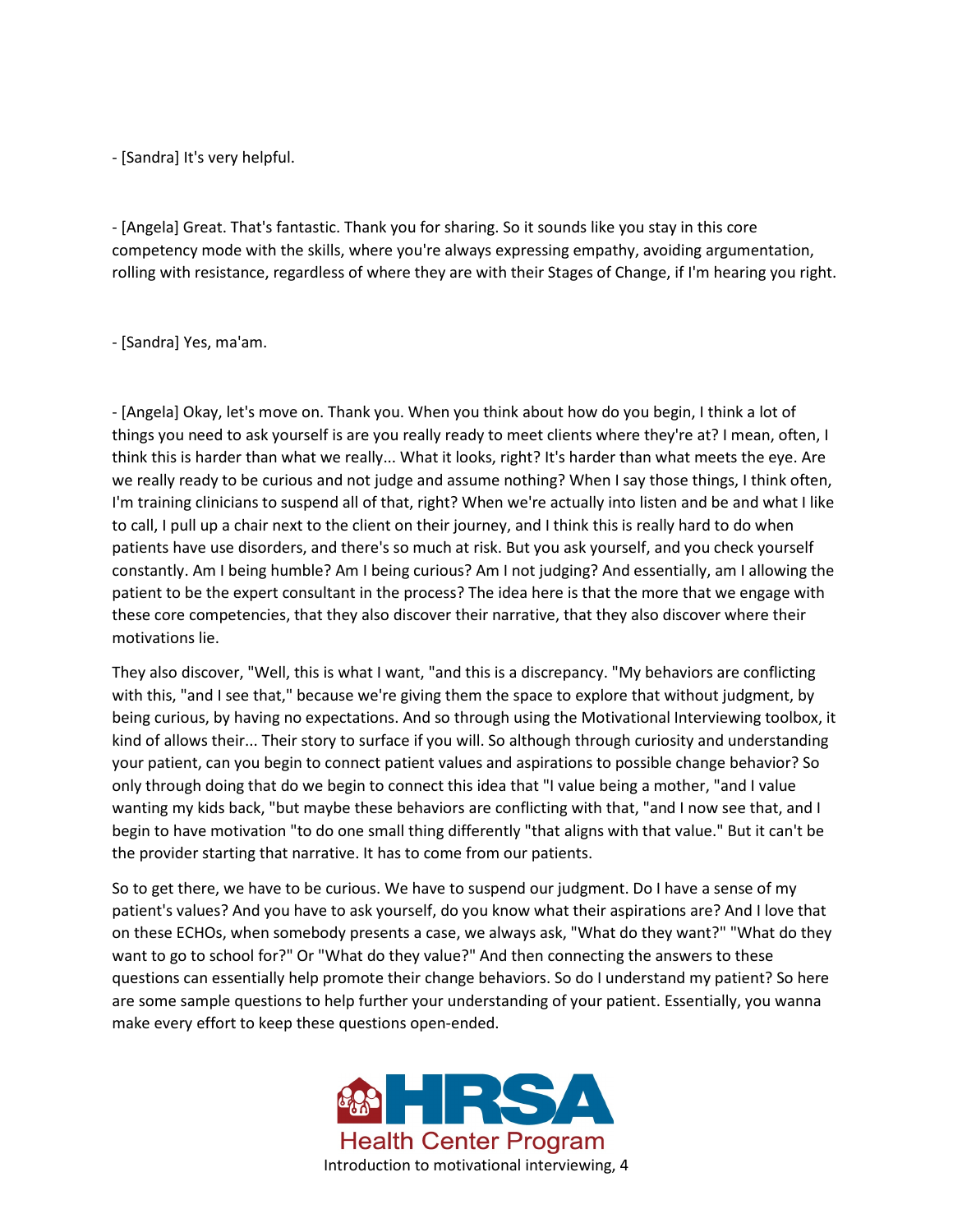I know we all know what an open-ended question is, but when you sit down and start practicing this and observing your work, you might realize that sometimes you ask more closed-ended questions and have a forced choice answer than we're asking open-ended questions. Sometimes I feel like my training has trained me better to ask closed-ended questions, like assessment or screening questions, or because I'm looking for a certain answer for a certain something. So being real intentional when we're sitting down to pull up a chair next to a client, we're in this open-ended question mode. And these questions really are driven by your genuine curiosity about your patient and a desire to better understand them. You don't have to ask all the questions.

These are just sample open-ended questions that can promote understanding of your patient. They certainly don't have to all be asked in the same session. Gaining an understanding of your patient essentially and while you do that, you're reflecting their responses. So what was your patient's childhood like? We don't just sit there and listen, but we express empathy through reflective listening, reflecting content, feeling meaning in what they're seeing, making eye contact, being nonverbally present. We appreciate what we're hearing from them. We're affirming their values or goals, their aspirations, their culture that they're bringing in the room. And we're essentially engaging with the story. We're actually listening. I love that the words listen, the letters that are in listen, are the exact same letters that are in the word silent. And so we have to quiet ourselves. We have to do what we need to do to be silent and have no expectations and no judgment so we can purely listen to our patients' stories and our patients' responses to these questions. It really is in their narrative that they begin to unlock where their motivation lies. And then they begin to feel like we care and that we really are listening to their story, and it essentially leads to better engagement.

So what motivates my patient? So even the pre-contemplated patient, "I don't have a problem; you have a problem!" "I don't have a problem; the system has a problem!" They are motivated. No one is unmotivated. It can sometimes be a struggle to understand what motivates a patient. We've all been there. We've all worked with that patient that we feel like is going backwards, that is making very little progress towards their recovery goals. But that frustration can throw us off the MI therapeutic stance, so remember that the expert is sitting right in front of you and that he or she is motivated towards something.

Even in my work with patients that were in treatment or care because of the criminal justice system, and they would say to me, "I'm motivated "just to get off of probation and parole," "I'm motivated; I'm just here "because I don't wanna go back to prison." Well that's a great start, and we're gonna start there, and I'll go to pull up a chair next to that. And you're gonna tell me what you need to do to reach those goals. And essentially what we come back to is, "I have to participate in therapy, and you're gonna have to make a report saying that." So it engages us in this idea of what therapy is and at what level do they feel like they can participate? So they're motivated towards something and starting there, pulling up a chair next to them, and saying, "Okay." And then moving as we begin to build that relationship, as we begin to collaborate, express empathy, have unconditional positive regard, over time, the patient begins to tell their story, begins to tell their narrative, and share their goals, values, and beliefs.

And if we can create that safe environment for them to do that, I really believe, and I have been witness of, that they begin to see their own aspirations unfold before them, and I think that really is when the

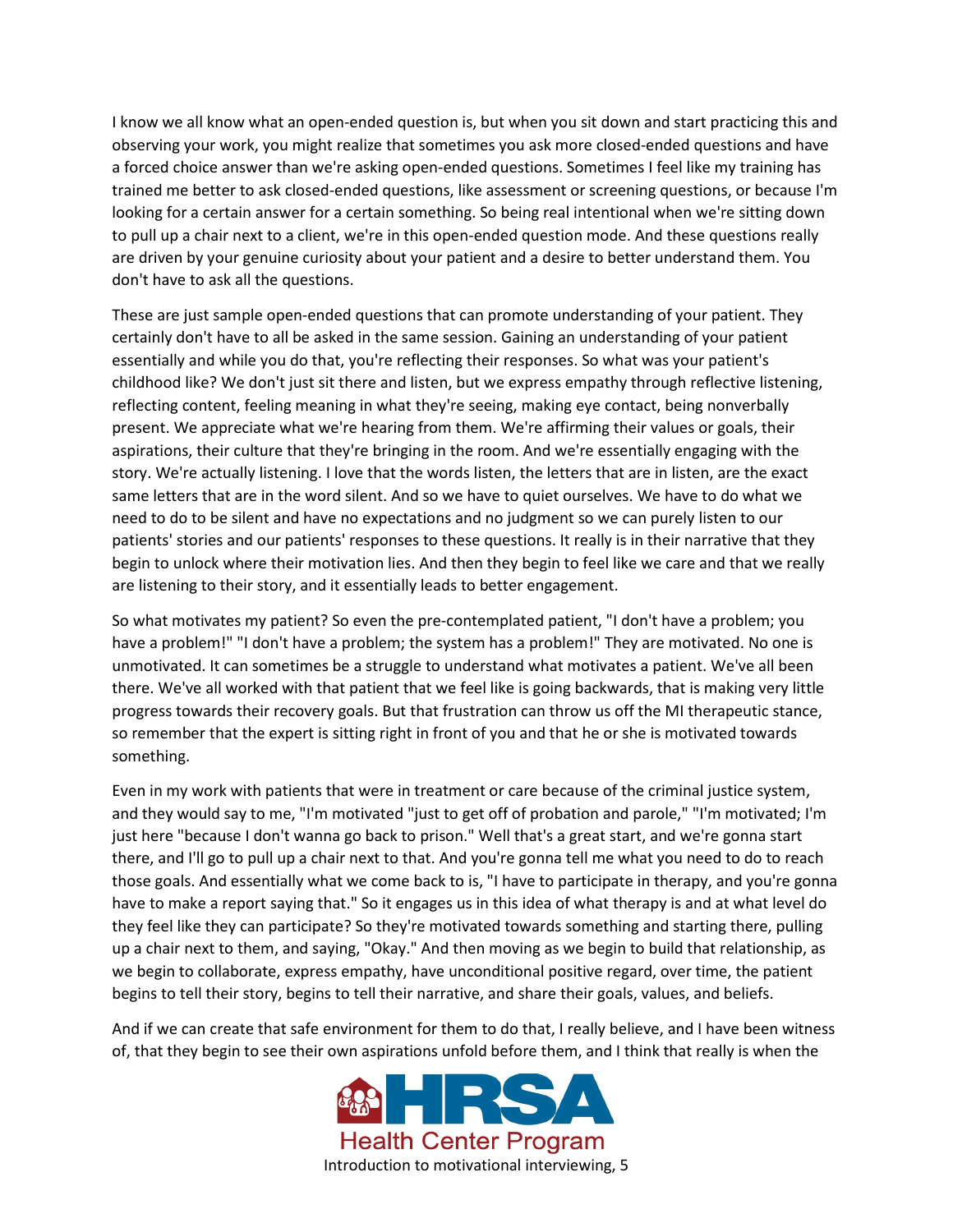beauty begins to happen with this skillset. So when we think about other things that a client is motivated towards, we also have Maslow's hierarchy of human needs and that also helps us begin to question what they're working towards: psychological motivation, security motivation, love and belonging motivation, esteem, self-actualization. And it seems if clients have these overarching themes that begin to be present in their narrative, right?

So perhaps you have a client that begins to tell stories about being abandoned, and it's not just in this one relationship that their fear of abandonment exists, but it's an overarching theme in their life: being abandoned by their parents, being abandoned by loved ones, not being lovable, not belonging. When we begin to see that in their narrative, and we begin to see, perhaps, and they begin to see as well a connection with their drug, a connection with what it is that they're... Why they're reacting and responding in the world like they are. And it's not... It's important that we create an environment for them to tell their story and for us to see maybe the themes that help guide them, but it's even more important that they begin to see the picture that they're putting on the canvas, too.

And they begin to see what it is they really want. And maybe they can show their motivation towards how they're going to get there and reach those goals. So another graphic representation of Maslow's hierarchy of needs. If you're thinking about a client and feeling as if you're stuck, what are they motivated towards. This can help you refocus and reengage with the process. So where do I start? By understanding the patient, you've already started MI, this engagement process if you will. As long as you're sitting down, asking questions, being curious, suspending your judgment, expressing empathy, you've already started, but there's four underlying processes in Motivational Interviewing, so beyond engagement, we're gonna look at focusing, evoking, and planning.

And so once you start galloping here, you get more specific and kind of ground more into the skills that you're using and the techniques that you're using with your patient. So the engaging process is critical. None of this can happen without it. It's the foundation of Motivational Interviewing, and it's not... Motivational Interviewing isn't effective if you haven't engaged with your client. So essentially during this stage, the patient is asking him or herself, "Do I feel respected by my provider?" "Does the therapist or medical provider "listen and understand me?" "Do I trust this person?" "Do I have a say in what happens?" "Am I being offered options, "or is it a one-size-fits-all model?"

And as somebody that applies Motivational Interviewing, I realize I ask myself these same questions about my providers, whether I'm getting medical care or dental care, I'm saying, "They're engaging with me. "They're listening to me." And sometimes we might say, "They have great bedside manners," right? All of these things mean that the patient or the client feels that they are being heard, that you care about their story. You've pulled up a chair next to them. So once that has happened, by understanding your patient, you consider focusing the process on MI. This will help you elicit the patient's goals for change, and then you can determine and monitor if you're collaborating and working on a common purpose. So this is where you begin focusing, which is the second stage.

You begin identifying areas or behavior that could be the focus of change. So for example, your patient might indicate that she is unemployed, not accessing medical care, and staying up until 3:00 a.m. everyday. I feel like that's been part of some of the cases recently, and so through focusing, you're going

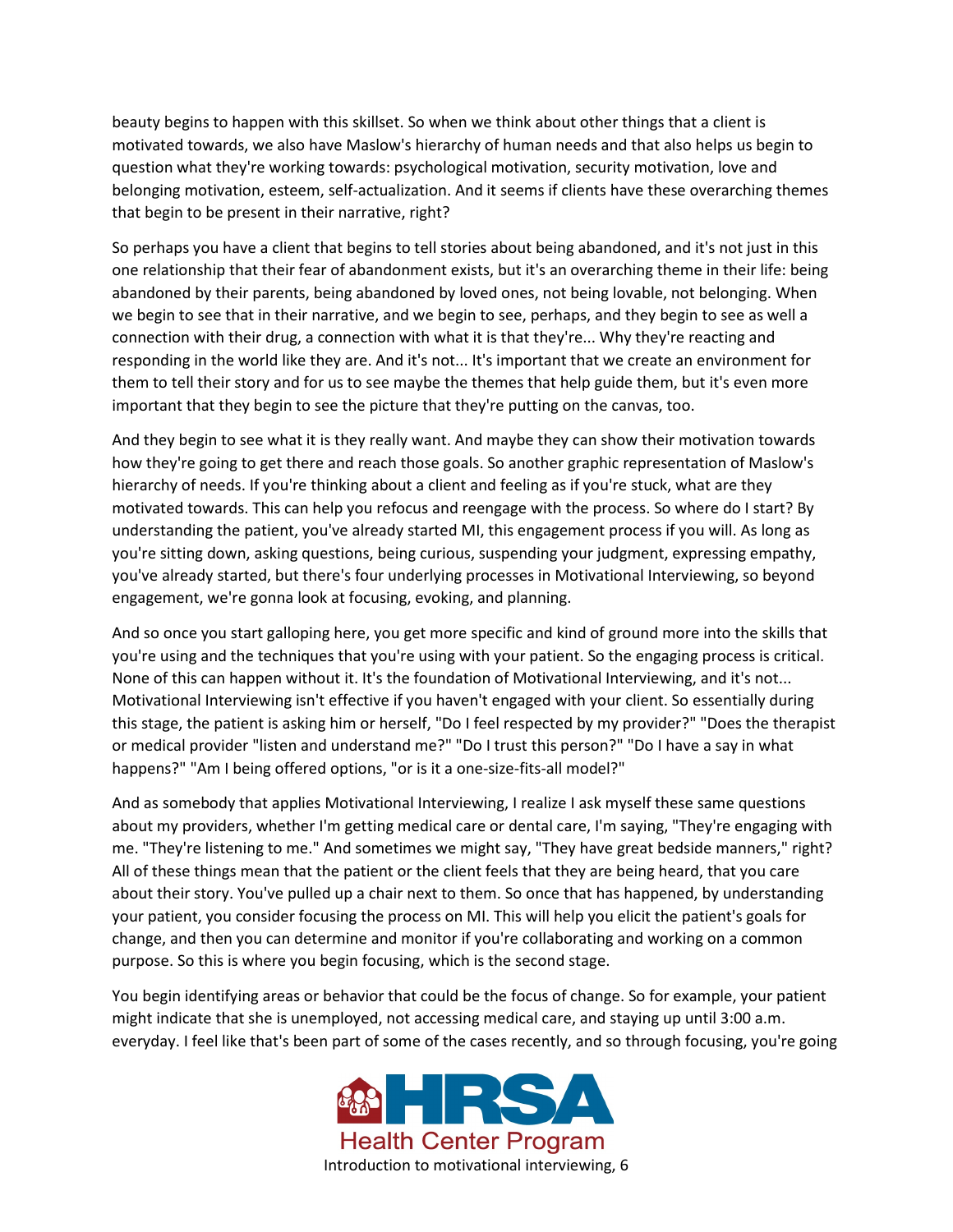to work with your patient to identify which of those areas are a priority in hopes of promoting change behaviors, but you're going to focus in on one of them. Your patient may decide that finding a primary care doctor would be the desirable change, right? So you're focusing, but you're deciding that together. I think that's the key here. We're not necessarily being the ones to decide which behavior they're motivated to change. It's through understanding them and pulling from them that they begin to tell us what's going to be the most important thing to focus on.

So during this process, in the next stage, you're going to be evoking and uncovering, if you will, the patient's very own reasons for considering and engaging in change. So during patient interaction, it's critical to listen to what we call change talk. So example, the person arguing or pushing for change cannot be the therapist or medical provider, which we identified earlier. This needs to be led through the patient and through their narrative and through change talk. One important technique that helps elicit change talk is this technique called developing discrepancies. And so once you have a good understanding of your patient, you can guide your patient towards understanding that there is discrepancies between his or her goals, values, or aspirations and then their behaviors.

So, "It is a goal of mine to get my kids back, "but my current behaviors aren't what is necessary "and sufficient enough for me to reach that goal." Now again, we have to ask the right questions for them to say that, and this is where we're guiding them. We're facilitating a guiding process, but it has to come from them, and so once we get that in their narrative, we use that to just develop the discrepancy, where I might say, "On one hand, you're very... "One of your goals that you've outlined "is to get your children back, "but on the other hand, "your current substance use "and not following your medical plan as provided "and not receiving your mental health care "is getting in the way of you meeting that goal. "What do you make of that? "Where do we go from here?"

And then I ask another open-ended question. Essentially, that can help them focus in on or evoke some sort of change talk. And once they say that, once they say, "Yeah, you're right. "I'm never going to get my kids back "if I continue to test positive on my urine drug tests "for marijuana, alcohol, amphetamines, "in addition to this medicine. "Maybe I need to think about doing something about that." And so then at that time, we might look at some other ways to evoke change and how ready are they to do that.

And in Motivational Interviewing, essentially to assess a patient's readiness for change and at the same time deliver affirmations and elicit change talk, we're going to look at their readiness. And they use a lot of scaling questions. So on a scale of zero to 10, how important is it for you to... get your children back? And so whatever they say, maybe they might say, "It's a seven," or "It's an eight," and then I'd say, "Why did you say it's an eight, and it's not a zero?" "So tell me a little bit about that." Or you can say, on a scale of zero to 10, how confident are you that you can get your children back? And let's say that your patient answered a three, I would say, "What would it take "For you to go from a three to a four?"

So again, this uncovers what their needs are, what they need to get there. It gives us more opportunities to pull their narrative and for them to hear for themselves what it is they need to do to get there. So we focused in on what their goal is. We develop the discrepancy, and now we're trying to understand how ready they are and how confident they are that they can get there, all coming from them. So again, this

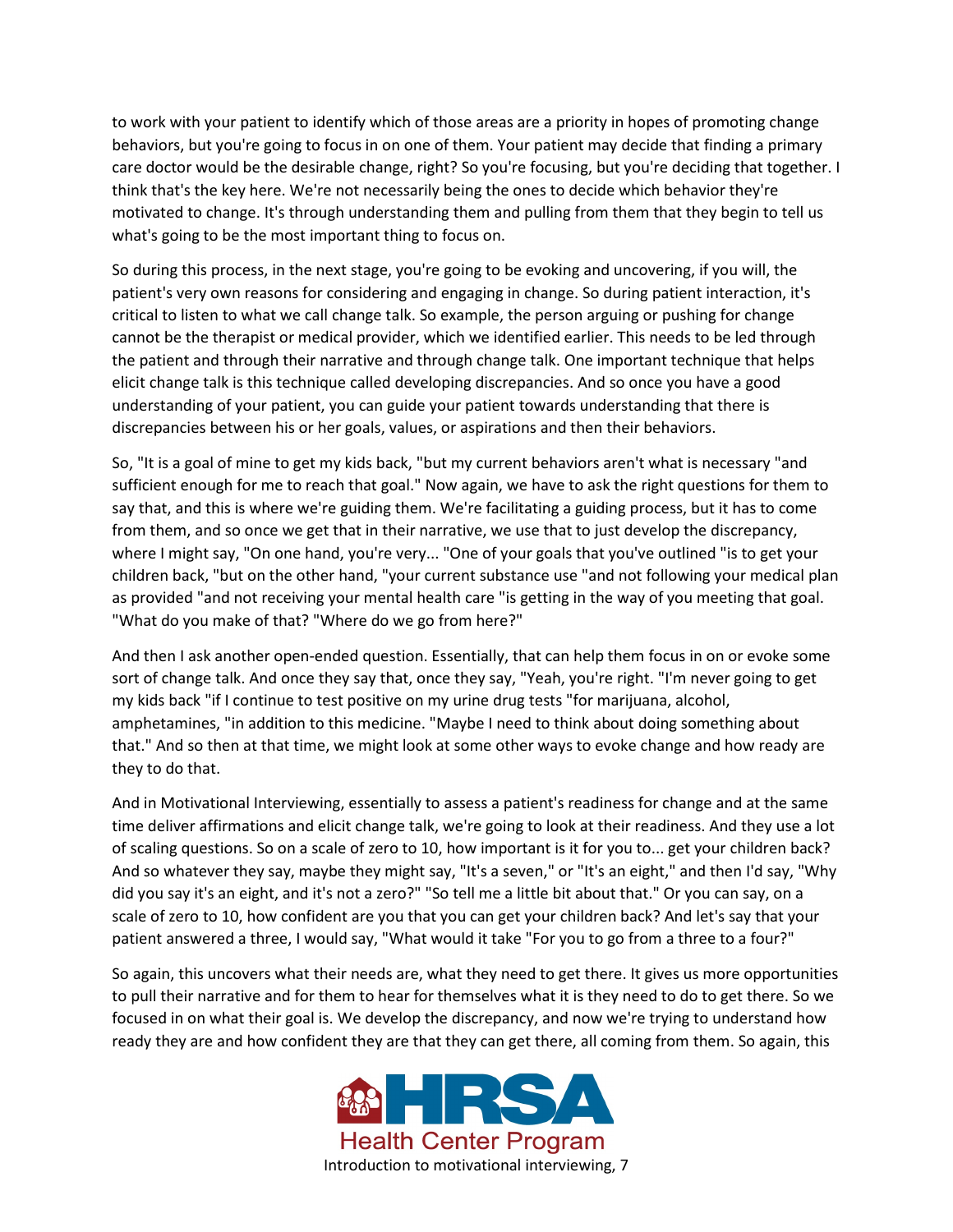stage needs to be led by the patient. The plan must be uncovered and elicited from the patient, and it cannot be prescribed. So look for an understanding of what can help this patient move forward. If information is needed, you need to ask yourself, "Did I ask for permission before offering?"

Let's say that you're going to make a recommendation. You are going to suggest something. It's often better received if you ask the patient or the client to do that. And you might say... "I'm wondering if it would be okay "if I can offer you some suggestions on what's worked, "or we could explore a menu of options "on what might help you with your goal "to abstain from marijuana use." And the patient might say, "Yeah, I'm open to that," and you can explore some options. But the idea with Motivational Interviewing is that you don't give unsolicited advice. And so as you build a plan with your patient, you can also consider SMART goals.

All of you are behavioral and medical providers, so specific, measurable, attainable, relevant, meaning that it's meaningful to the patient, and it's time downed. It's a SMART goal. We're gonna be very specific in planning for that goal. So another overview of the Motivational Interviewing toolbox beginning with the treatment plan, the treatment stance, this idea of the spirit of how to be with the patient to specific techniques that can help the clinician patient diad move along the Motivational Interviewing roadmap. The core competencies of the work. When I first started working with individuals that had use disorders, I remember, it was 15 years ago, telling my clinical supervisor, and I often reflect on this with my own supervisees that why does it feel like everyone comes in with their boxing gloves on? And I thought, "I don't wanna put my boxing gloves on "and work with patients."

And I have supervisees say that very same thing to me, and the great thing is I feel like Motivational Interviewing gives us permission and the skills to learn to dance with the client where sometimes you're leading, and sometimes you're following, but you're dancing together. And if it feels like the client has put their boxing gloves on or you feel like you have put your boxing gloves on, then you have stepped out of the Motivational Interviewing stance. And that's always a sign to me that I am not rolling with the resistance. Now if the client is being resistant, they're arguing, they're looking at me sideways, they're feeling very aggressive, right? That tells me that I'm not listening to them, that I haven't heard them, they do not feel heard, and I need to start again. I haven't been effective at pulling up a chair next to them and listening to their narrative. So those are key internal signs for myself when I work with clients where I'm getting it wrong.

And again, I feel like the techniques in Motivational Interviewing are intellectually really easy to get. I think the work is much harder than what meets the eye in my opinion. Okay, so in summary, Motivational Interviewing is designed to activate patients' own motivation for change. So essentially your patient is the expert on him or herself. Of course, right? I think yes! You are the expert on the process. We're gonna rely on the patient's wisdom and uncover their intrinsic motivation for change because we are all motivated toward something. There's power in the therapeutic relationship with the patient. I have built a whole career on this, that the therapeutic relationship is so powerful, and when we pull up a chair next to somebody... I believe when we reach our hand out to somebody and pull up a chair, I really believe that is a sacred place, especially if someone invites you on that journey with them.

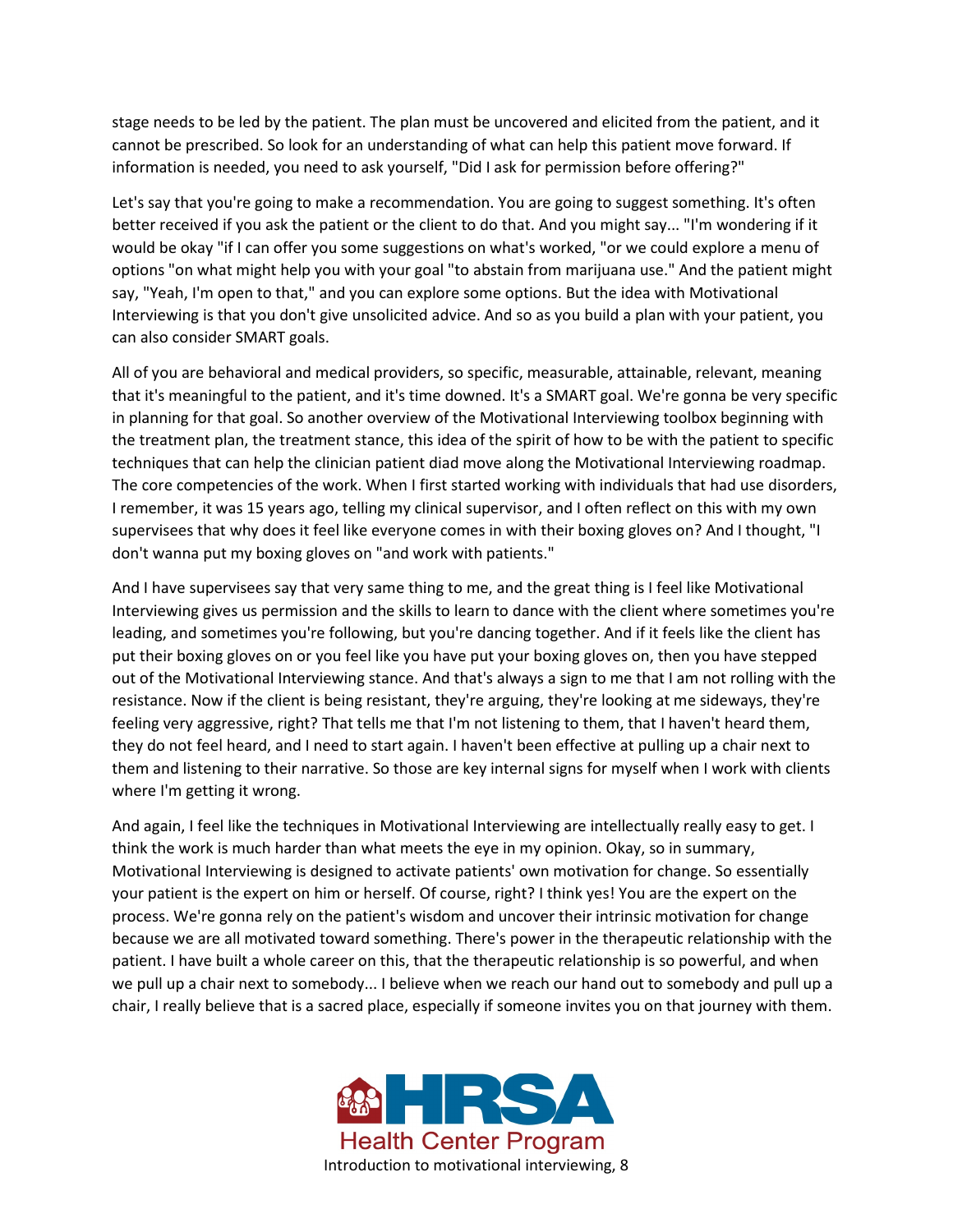We need to be able to do that with compassion and empathy and unconditional positive regard. So essentially we're working with the patient, guiding him or her to generate change talk. Self-generated change talk is more likely to lead to client behavior, so the tools are about pulling certain things, certain change talk, conversations from the client, focusing in on it, engaging with it, planning around it, and the client becoming... Moving towards and through their stages of change. And that's all. Any questions or comments? Feel free to unmute yourself.

- [Participant] That was terrific. Thank you. I've not had the benefit of being formally trained in Motivational Interviewing. I've had a few, a little bit of exposure to it. I'm thinking about the patient that was presented last week, and I think you were there last week. It was somebody who was, if I remember correctly, very seemingly unmotivated, and I questioned their cognitive status and whether they were really capable of being engaged in their own treatment. And my question for you is... Is there anyone who cannot engage in Motivational Interviewing? Are there any patients that would not be appropriate for Motivational Interviewing, or can you do it with anyone as long as you get at their level?

- [Angela] Thanks, Deborah. I think that's a really great question. I've worked in a group home with men and women with cognitive delays, and I have found that it even works towards their motivational straight, especially the core competencies of the work. When I look at the work, it's laid on the foundation of Carl Rogers's person-centered work, which is essentially the core conditions of creating a therapeutic environment, which is bound up in expressing empathy and affirmations. As human beings, I think something really... When I'm in the presence of it myself, something magical happens to me, and I see that same thing happen with patients, whether they're realizing it or not, and even with cognitive impairments, I think these core conditions in a therapeutic environment still help somebody move towards either minor or major change behaviors. Does anybody else have any thoughts on that?

- [Anna] This is Anna. One of the things that I have noticed, when you first start using it, you may catch yourself going the way we used to. The number one thing, it takes time to really put it into practice. One of the things that helped me is... I also have worked with delays, and you kind of have to bring them back to the question at hand or whatever and redirect them. But one of the things I can suggest is get different friends or families to role play, and that will help you get it directed in the right way.

- [Angela] Thank you. Deborah, I'm curious, too, have you had any training on just that question that you asked?

- [Deborah] I'm not sure I understand your question.